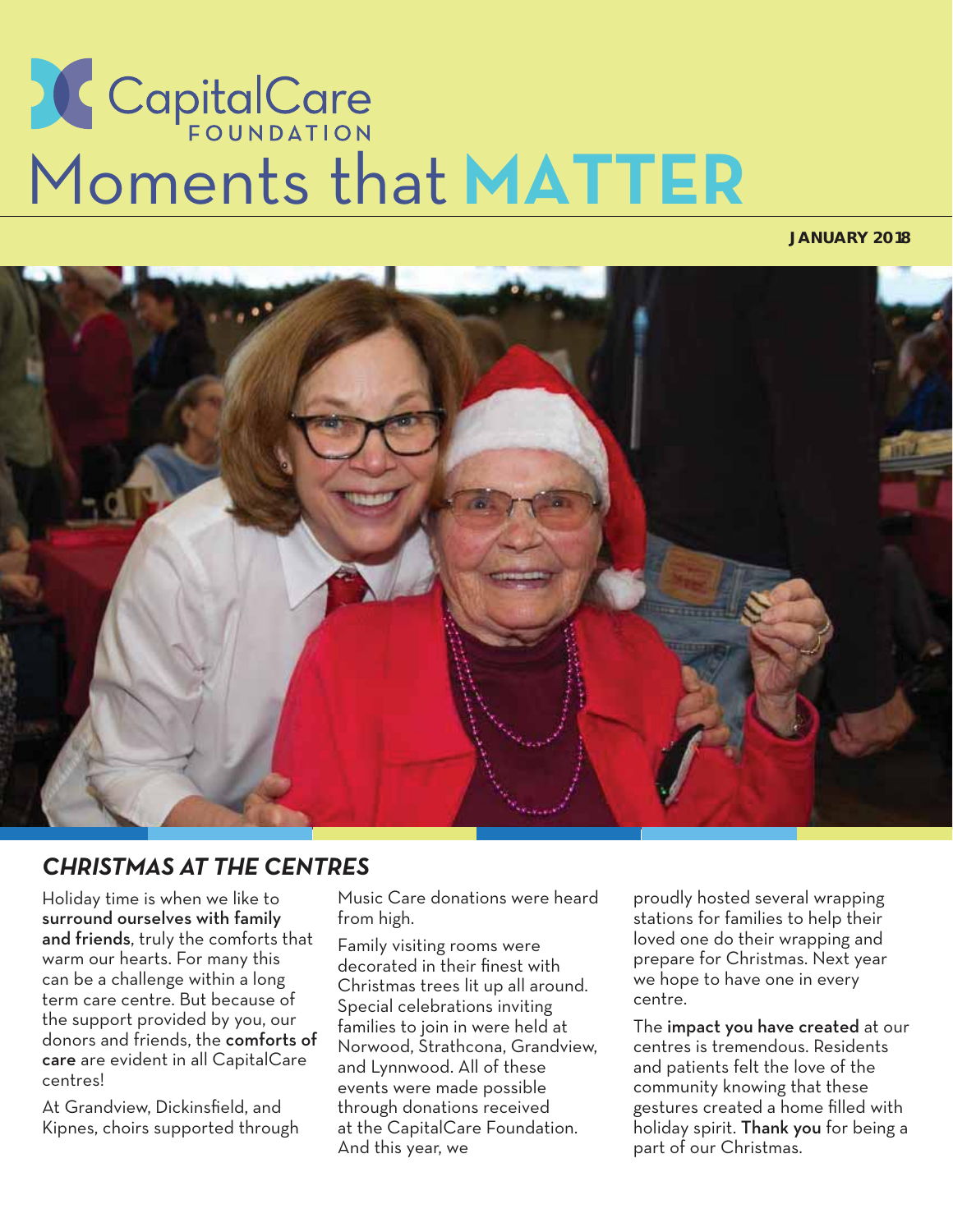## **TLC Lives on at CapitalCare Norwood**

This Christmas the unveiling of a room upgrade on the Palliative Care unit at Norwood was held. As part of the TLC - Legacies Living On program, rooms on the unit are being upgraded as funds and support are received. Because of a very kind donation from The Military and Hospitaller Order of St. Lazarus of Jerusalem - Edmonton Commandery, two more room upgrades have now been completed. This project began in 2015 with the first room being renovated in the name of Cheryl Graham. Following that renovation, more funds came in and additional rooms were renovated. This has continued through 2017 with more than 12 rooms being complete to date. We are halfway there! The room upgrades are so "thoughtfully done" said Cathy Lucas of the Order of St. Lazarus. "It's not just the addition of a murphy bed for families to stay overnight, or even the extras that are added in like the microwave, and small kitchenette, it's the little touches that you know came from the heart. Everywhere in the room the décor and the warmth of the changes are what makes it so much better." To donate to the TLC project, visit www.capitalcarefoundation.net.





## *WAIT FOR-IT* FEAST FIELD at Commonwealth PRESENTED **BY**

**FOULTIES** INC.



**2018** ARRIVES AUGUST

**STAY TUNED AT feastonthefield.com** CapitalCare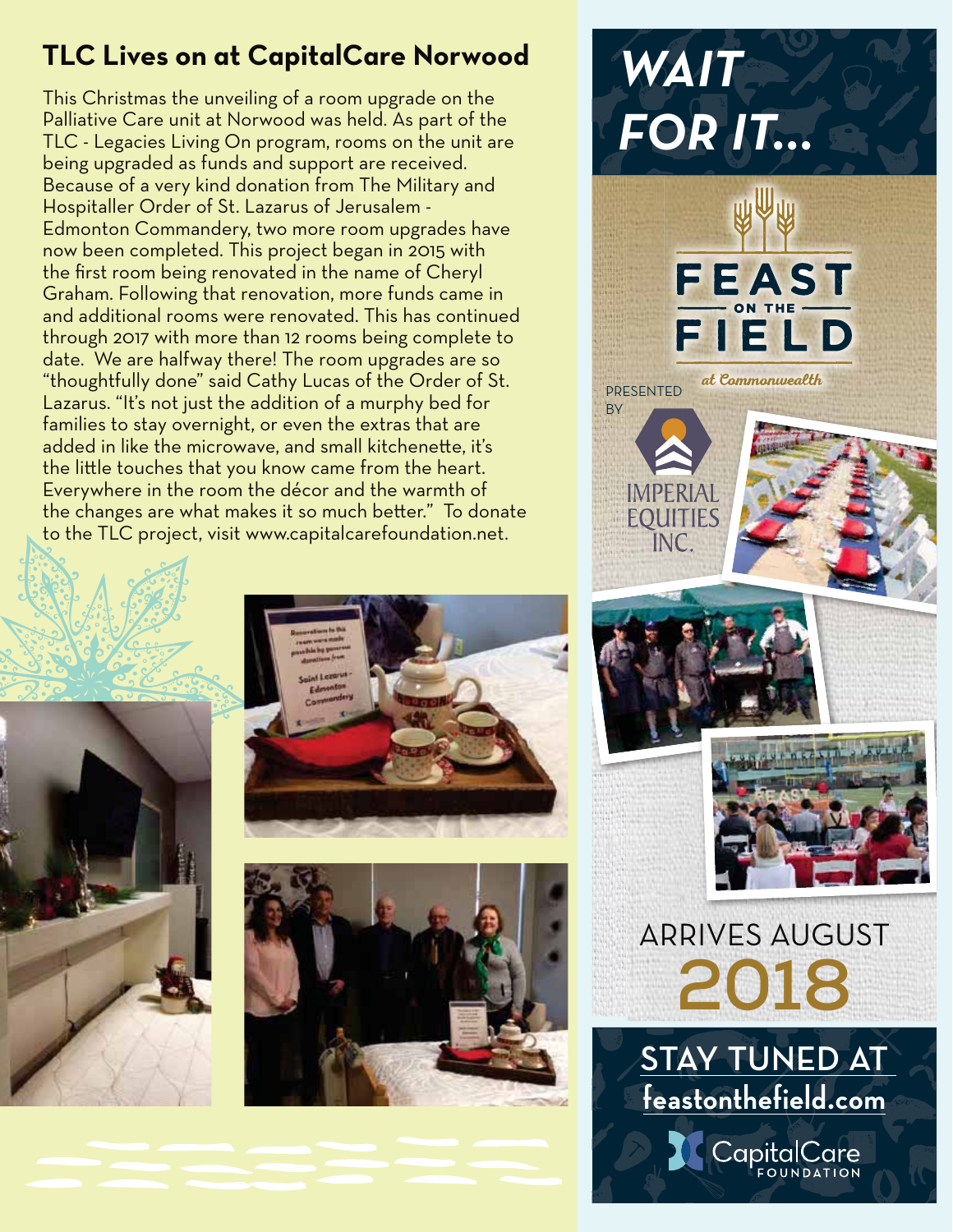## **LOLE** *Ladies'* COMEDY NIGHT

## March 15, 2018 - 6:30pm

Central Lions Seniors Centre 11113 113 Street NW Edmonton AB T5G 0E9

## **Hang on to your pantyhose! The BEST is**

## **coming your way!**

*Join us for an evening of laughter with the famous advocate for effective aging and hilarious stress management expert...*

**Dr. Shirley BEST!**



Tickets \$55 each. Groups of 6 or more, \$50 each. Get yours today at www.capitalcarefoundation.net or call 780.448.2413.



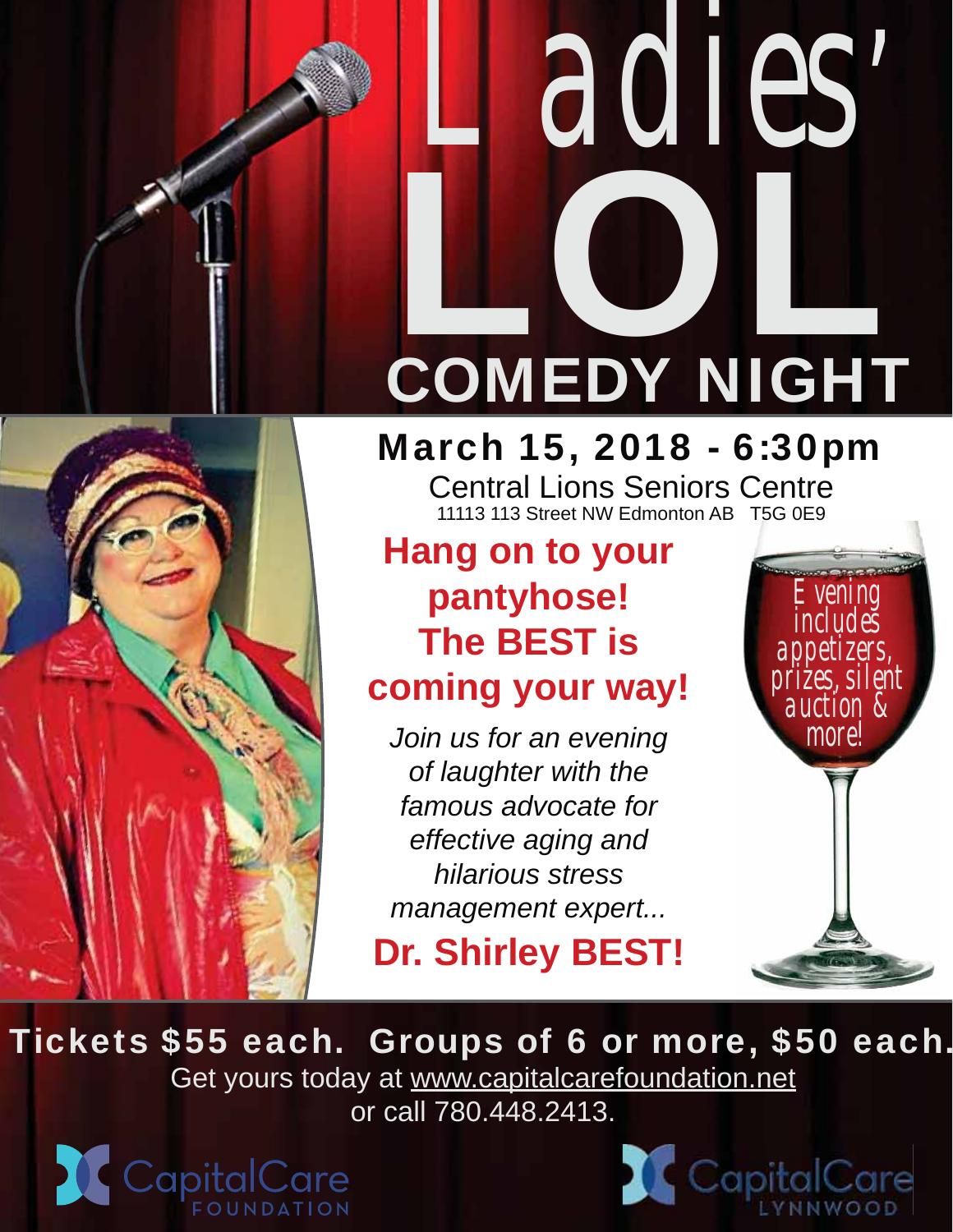



Something is missing from your local CapitalCare Centre. Your generous donation will help provide the comforts of home to our residents.

**CAPITALCAREFOUNDATION.NET** 





### Spring 2018

**Matching dollars will ensure tables and chairs at Laurier House Lynnwood can be ordered.**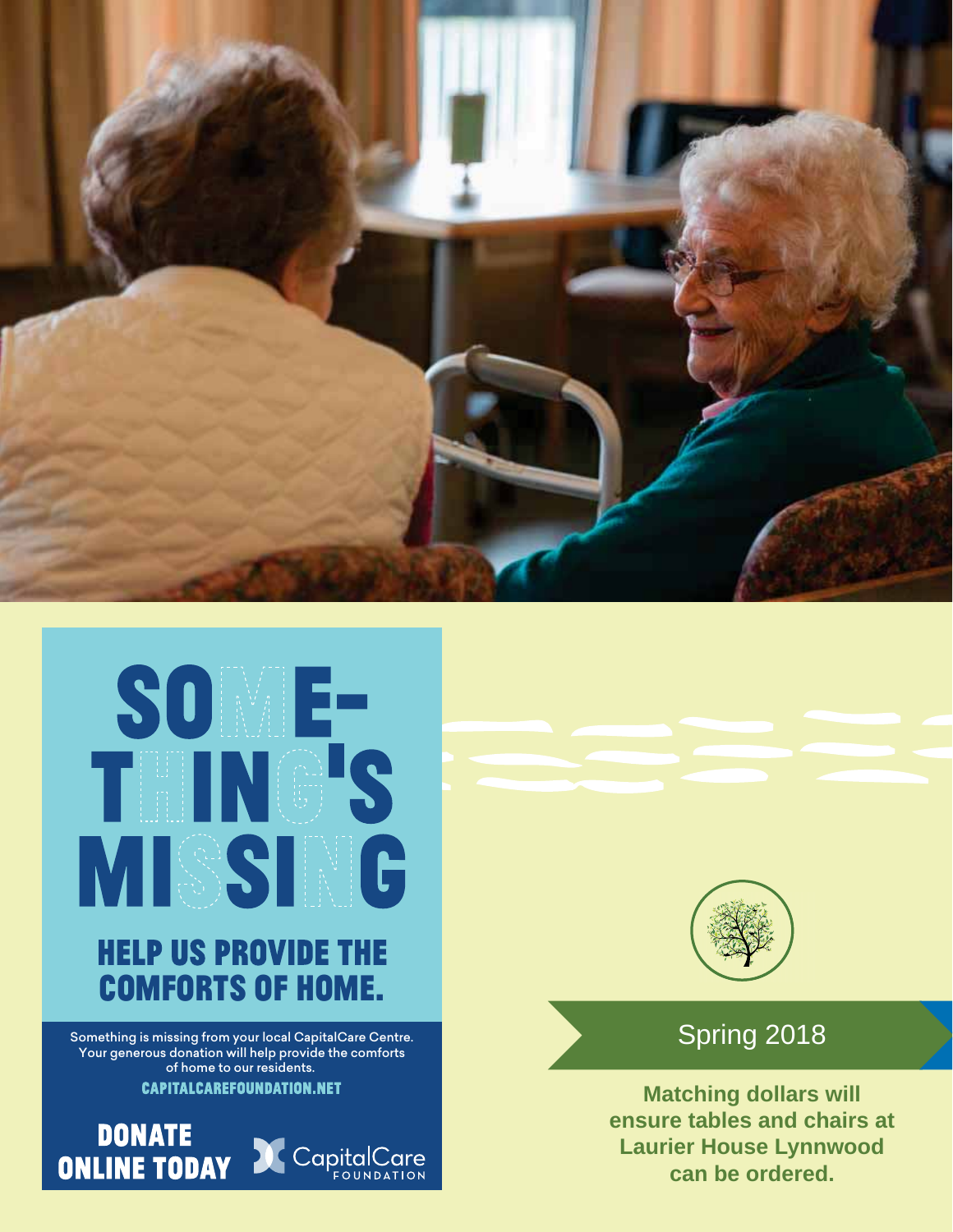## *at CapitalCare* **LIVING FULLY**

One of the biggest challenges we face in 'living fully' is the ingrained societal stigma toward aging and also towards those living with dementia. As one person shared, it is not uncommon to have open, candid conversations about health and diagnoses around the water cooler, yet conversations about dementia happen oneon-one, behind closed doors. While people generally feel comfortable discussing a diagnosis of cancer, for example, the same is not true for dementia. Another example of ageism can be found in fundraising, particularly for specific medical conditions, where younger adults are often profiled as the beneficiaries of life-saving treatment even if older adults are most affected. Our society does not see hope for older adults.



This can change. We can support our seniors so they know that living fully in a care centre is possible!

When we as a community begin to put the focus on living fully, no matter the age, we will start to embrace living fully with the body, mind and spirit of each person being the centre of the conversation. Accessible and enabling environments will support continued engagement and connections in the community - whether that be in a residential home or in a care centre. Turning buildings into caring home spaces will help make this change look and feel possible. With your support it will happen.

CapitalCare Foundation's campaign to enhance the living environment is now underway. To make these changes a reality we need your support. Please go to our website capitalcarefoundation. net to find out how you can make a difference. Look up the Something's Missing campaign.

*Excerpt from 2016 WalkWithMe Conference, Living Fully White Paper*

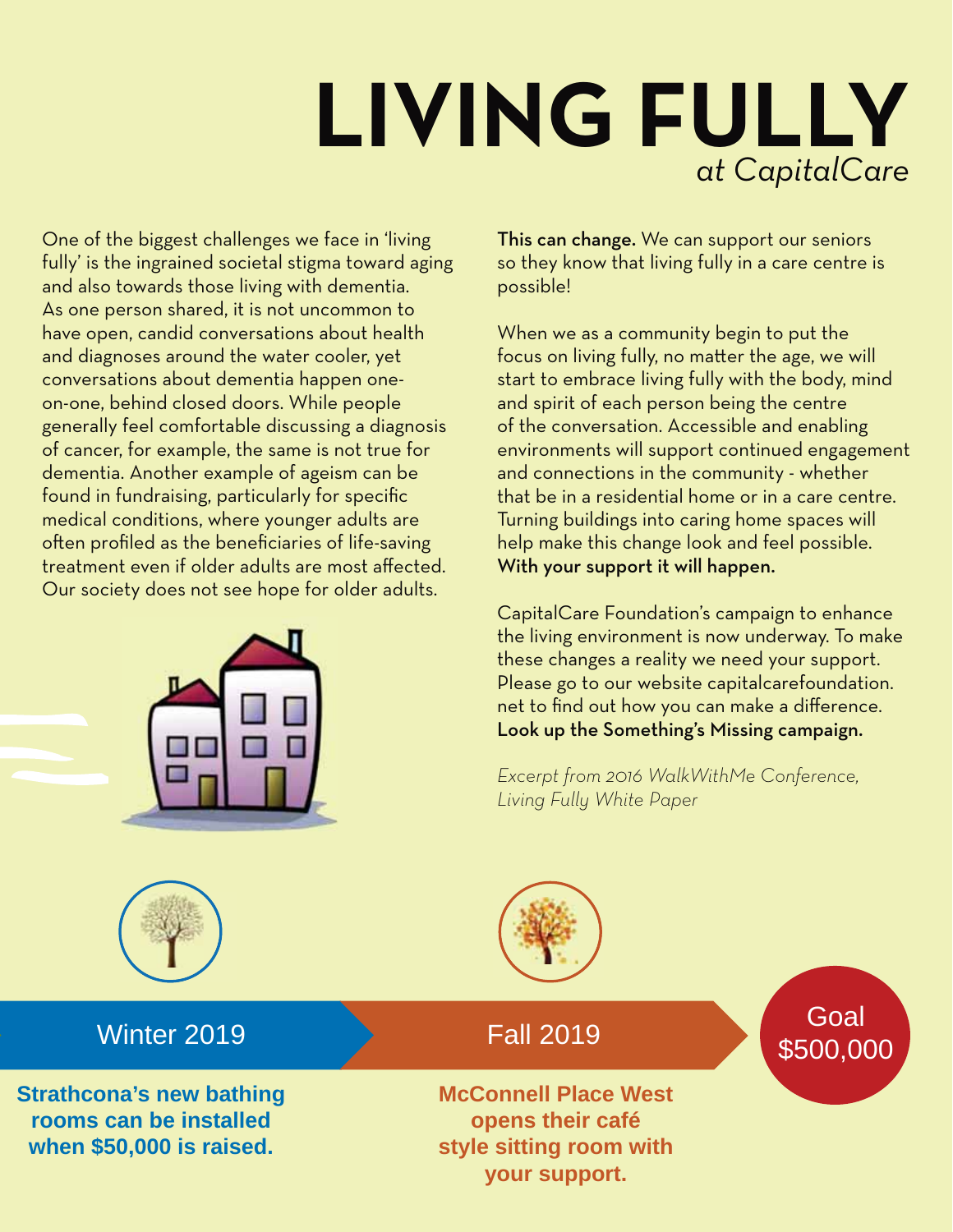## **A Warm Cup of Caring**

This summer the Palliative Care unit at Norwood was blessed to receive a gift in honour of Roger deBorja. Although Roger's time in palliative care was brief, his family was so thankful for the caring and support received that they wanted to give back in a way that would help other families as they go through the palliative journey.

Together with unit staff an idea was initiated - a warm cup of caring. The hope was to bring a bit of comfort to families spending long days sitting at the bedsides of their loved ones. So a special tea cart was purchased and set up with amenities including beverage options and lovely china.

The first service from the tea cart began in the fall and many families have been recipients of the afternoon soothing tea and friendly faces. The idea of creating community and support for those who are saddened by life's challenges has been a great success and many have been thankful for the service.







CapitalCare Foundation raises funds on behalf of all CapitalCare centres in the Edmonton area?



#### Help us go green!

Call 780.448.2413 or email ccfoundation@capitalcare.net to update your subscription information or change your delivery preference to electronic mail!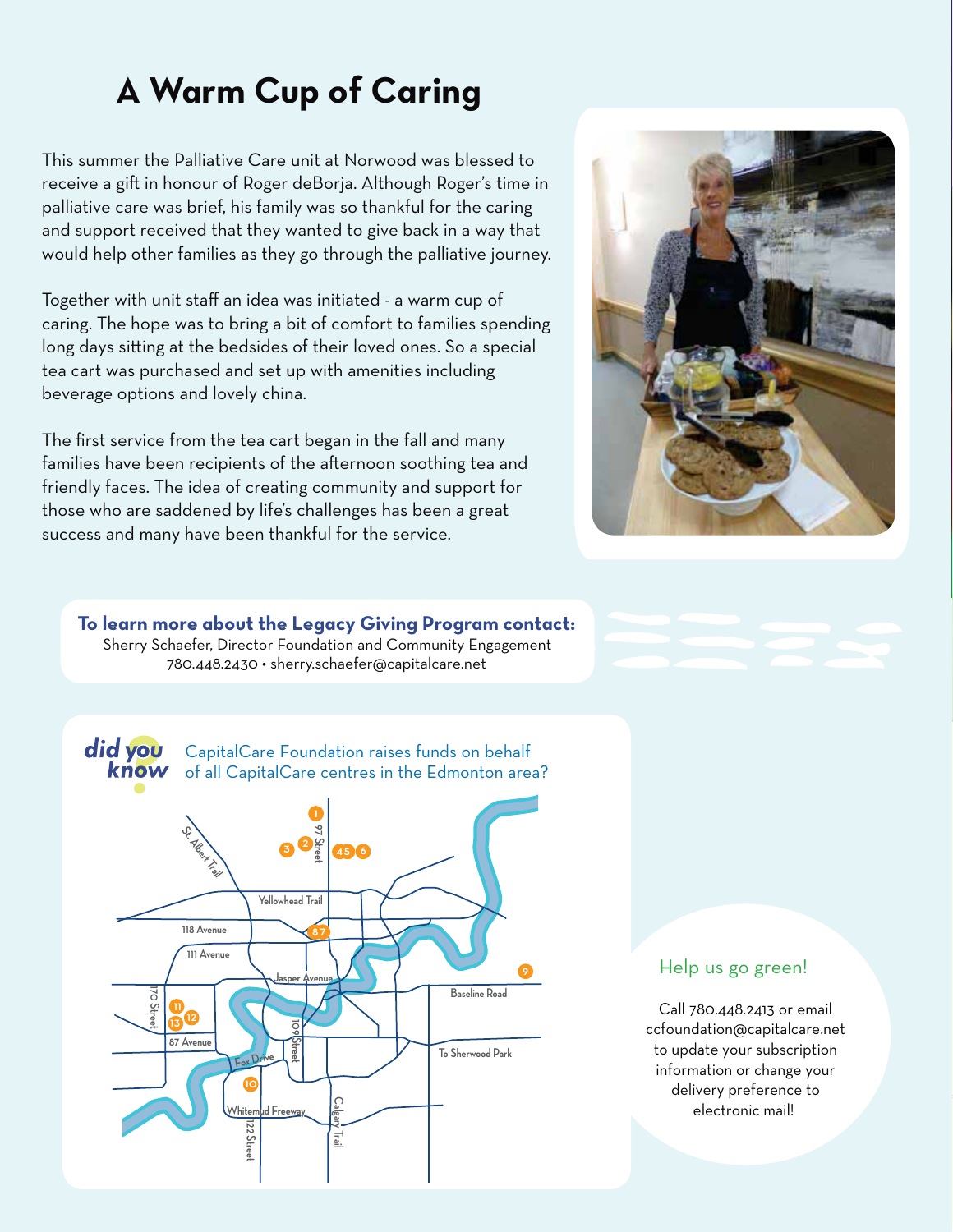#### 3rd Annual MARDI GRAS **FEB. 10, 2018 7:30PM** "FUN" RAISER **6215 124 Street**

**Enjoy New Orleans style food, Mardi Gras fun, silent auction & live music of the south!**



**THANK YOU**

GUESTS, SPONSORS, DONORS & VOLUNTEERS FOR HELPING US HIT THE **JACKPOT!!**

Together, we raised **\$10,000** for CapitalCare Strathcona's *"Something's Missing"* Bathing Room Renovations Project.

**Tickets \$50 each**<br>180.496.7100 or www.capitalcarefoundation.net 780.496.7100 or www.capitalcarefoundation.net

4<sup>th</sup> Annual Fun Money Casino Night Fundraiser

That's How We Roll!



CapitalCare

**Bar Sponsored in Memory of Thomas Court**

CapitalCare

**Beth & Don Olsen • Scotiabank • Lakeland Brewing Company • BrightSky Painting • Synergy Medical Clinic • Hrehorets Bus Services Jada Solutions • Force Inspection • After 8 Flooring • Teresa Hall Real Estate • Northgate Chevrolet Buick • River City Events**